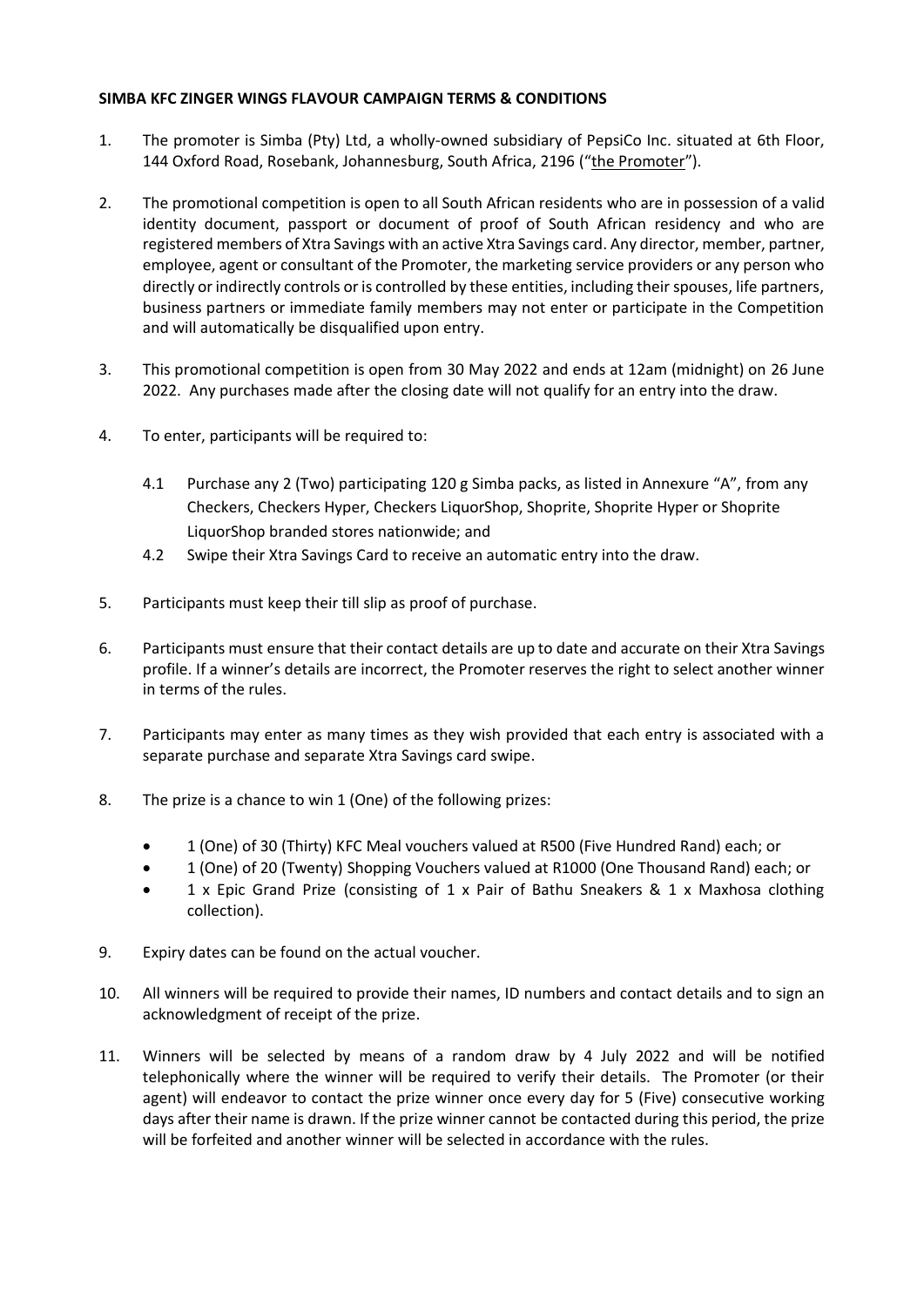- 12. The prize includes delivery, if applicable, and winners will be required to provide the Promoter with a valid day time delivery address to enable delivery.
- 13. A copy of these rules can be found on the following website [www.termsconditions.co.za](http://www.termsconditions.co.za/) throughout the period of the competition or can be obtained from the Consumer Call Centre on telephone number 086 110 0097.
- 14. The Promoter reserves the right to name winners publicly and any other place where the Promoter deems fit. By entering the competition, prize winners agree to the publication of their name by the Promoter.
- 15. Failure to claim the prize or a refusal or inability to comply with these requirements will disqualify the winner and a new winner will be drawn in their place at the sole discretion of the Promoter.
- 16. Any personal data submitted by you will be used solely in accordance with current South African data protection legislation and the Promoter's privacy policy.
- 17. The Promoter shall not be responsible for any lost, damaged, delayed, incorrect or incomplete entries for any reason whatsoever.
- 18. The Promoter shall not be responsible for the failure of any technical element relating to this promotion that may result in an entry not being successfully submitted.
- 19. Responsibility is not accepted for entries lost, damaged or delayed as a result of any network, computer or cell phone hardware or software failure of any kind.
- 20. The Promoter reserves the right to disqualify any claim if fraud or cheating is suspected, including without limitation, through the manipulation of code or otherwise frequently falsifying data.
- 21. The Promoter has the right in its sole discretion to summarily disqualify a winner who, at any time, does not act in accordance with the spirit of the promotional competition. A disqualified winner shall immediately forfeit their right, title or interest in any prize.
- 22. No applications from agents, third parties, organised groups or applications automatically generated by computer will be accepted. No incomplete or corrupted entries will be accepted. Entries will only be accepted if they comply with all entry instructions.
- 25. **NOTE**: Any attempt to use multiple e-mail or Facebook accounts or other tactics to enter or vote more than the stated limit may result in disqualification and all associated entries and/or votes will be void. Entries or votes generated by script, macro, bot, commercial contest subscription, incentives or other means not sponsored by the Promoter, vote-swapping sites, voting software, entering service sites or any other automated means and entries or votes by any means that subvert the entry/voting process or do not conform to the terms or spirit of these competition rules, will void the entry/votes and may disqualify the entrant.
- 23. The prize is not exchangeable for cash and is not transferrable.
- 24. The Promoter reserves the right to use the images taken of the winners for publicity purposes in any manner they deem fit, without remuneration being made payable to the winner. However, a winner has the right to object to these images being used by written notification to the Promoter at 6<sup>th</sup> Floor, 144 Oxford Road, Rosebank, Johannesburg, South Africa, 2196. Att: Legal Department or via email at ssaprivacyoffice@pepsico.com.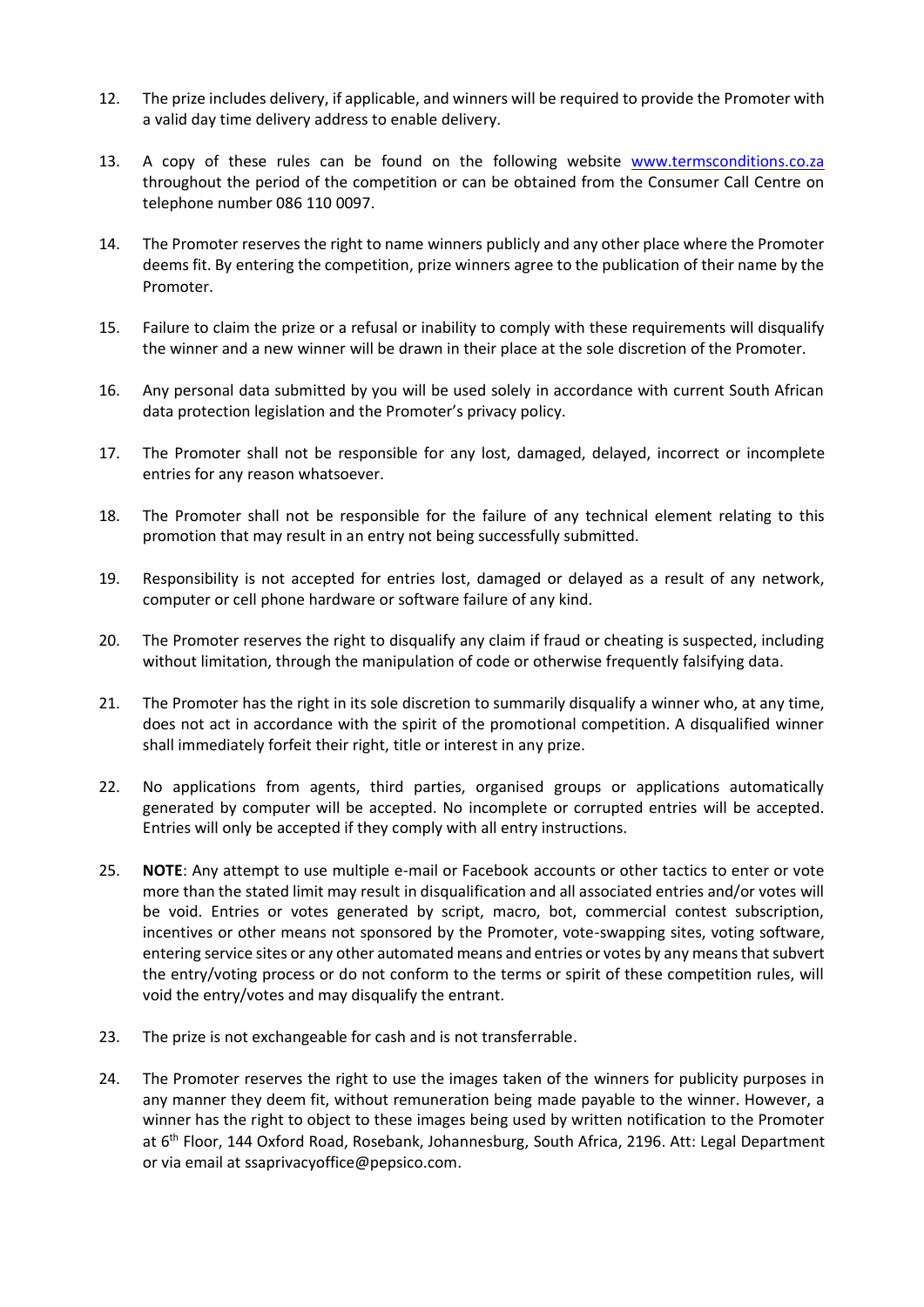- 25. The Promoter shall have the right to change or terminate the promotional competition immediately and without notice, if deemed necessary in its opinion and if circumstances arise outside of their control. In the event of such change or termination, all participants agree to waive any rights that they have in respect of this promotional competition and acknowledge that they will have no recourse against the Promoter or its agents.
- 26. In the event that the prize is not available despite the Promoter's reasonable endeavours to procure the prize, the Promoter reserves the right to substitute prizes of equal value.
- 27. Neither the Promoter, its agents, associated companies, nor any directors, officers or employees of such, shall be liable for any loss or damage, whether direct, indirect, consequential or otherwise arising from any cause whatsoever, which may be suffered by the participant.
- 28. The judges' decision is final and no correspondence will be entered into.
- 29. Participation in the promotional competition constitutes acceptance of the promotional competition rules and participants agree to abide by the rules.
- 30. All information on the website, digital channels and till slip is provided by Shoprite Checkers (Pty) Ltd, or is licensed from various license holders. You may only use this information to assist in learning more about any particular product or service. You may not store, reuse or utilise this information for any commercial purpose.
- 31. You may not use any form of automated search or download technology to access this site without our prior written consent.
- 32. By accepting the terms and condition as set out herein, you confirm that you are aware of the information that is being collected by us and that this information will be solely processed for the purposes of this promotion.
- 33. Your privacy is important to us, for more information on how we process and secure your personal information; please see our [data privacy statement.](https://www.shoprite.co.za/privacyPolicy)
- 34. Nothing in these terms and conditions is intended to or must be understood to, unlawfully restrict, limit, or avoid any rights or obligations, as the case may be, created for either the entrant or the promoter in terms of the Consumer Protection Act, 68 of 2008 (the "CPA").
- 35. By entering the competition by its terms, you are entering a promotional competition for the Consumer Protection Act, 2008 ("CPA") and the promotional competition will be conducted by the relevant provisions of the CPA. Should you win a prize in the competition, you undertake to expeditiously do all things necessary to enable the promoter/sponsor to comply with its obligations under the CPA including, but not limited to (i) providing such personal information as may be required to facilitate handing over the prize (including providing proof of address and identity number) and (ii) signing receipt of the prize upon its delivery.